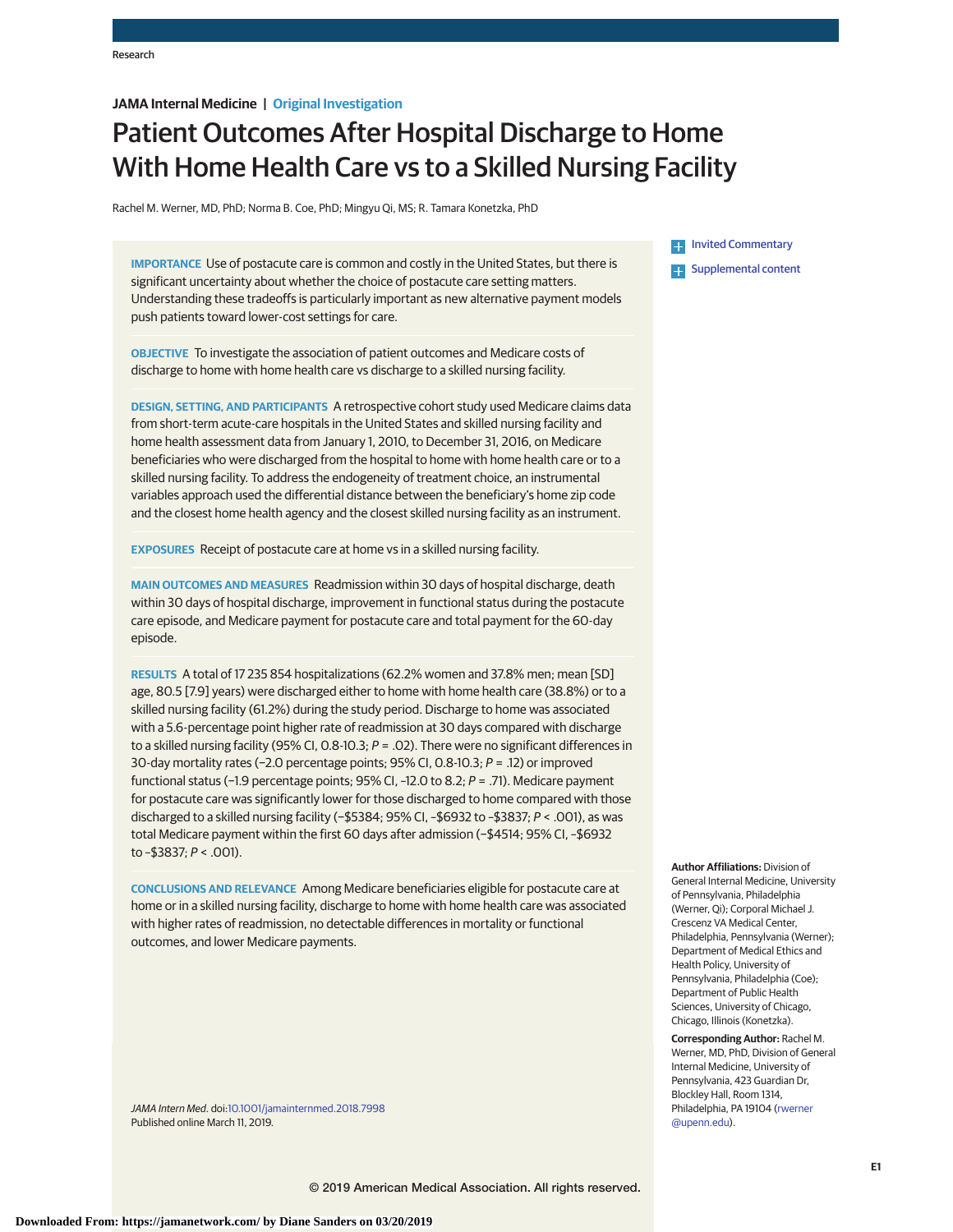he use of postacute care has grown substantially during the past several decades.<sup>1</sup> More than  $40\%$  of Medicare beneficiaries receive postacute care after a hospital discharge; 90% of those patients go either to a skilled nursing facility (SNF) or home with care from a home health agency.<sup>2</sup> In 2015, Medicare spent more than \$60 billion on postacute care,<sup>3</sup> an amount that has been rapidly increasing.<sup>4</sup>

Despite this proliferation, it is uncertain whether the choice of setting for postacute care matters in terms of patient outcomes and costs. There are likely tradeoffs in patient outcomes and costs between postacute care delivered in institutional settings, such as SNFs, and at home by home health agencies, given the differences in intensity of care. Understanding these tradeoffs is particularly important as new alternative payment models push patients toward lower-cost settings for care.<sup>5-7</sup>

However, surprisingly little is known about these tradeoffs. Studies have produced inconsistent results and have been small $8-10$  and examined few conditions,  $8-12$  and most have inadequately controlled for the substantial differences in patient characteristics across settings.<sup>8,9,11</sup> One large observational study of patients undergoing joint replacement found favorable outcomes among patients discharged to home compared with those discharged to an SNF.<sup>11</sup> However, observational studies are likely subject to confounding by indication because healthier patients are more likely to be discharged to home rather than to an institutional postacute care setting. One small randomized trial showed no difference in patient outcomes between patients randomized to discharge to home vs to inpatient rehabilitation after total joint replacement.<sup>10</sup>

With the proliferation of use of postacute care and changing patterns of use under alternative payment models, it is important to assess the tradeoffs between care settings. Our objective was to investigate differences in rates of 30-day readmission, 30-day mortality, functional outcomes, and Medicare payment in a very large national sample of Medicare beneficiaries discharged to home with home health care vs to an SNF. We do so using a quasi-experimental instrumental variable method to plausibly control for confounding by indication.

## Methods

#### Data

Our methods are described in more detail in the eAppendix in the [Supplement.](https://jama.jamanetwork.com/article.aspx?doi=10.1001/jamainternmed.2018.7998&utm_campaign=articlePDF%26utm_medium=articlePDFlink%26utm_source=articlePDF%26utm_content=jamainternmed.2018.7998) We used Medicare data to observe all Medicare-reimbursed hospitalizations and use of postacute care in the United States between January 1, 2010, and December 31, 2016. These data include hospital claims for all fee-forservice Medicare beneficiaries as well as information-only claims for Medicare Advantage enrollees from hospitals that received disproportionate-share hospital or medical education payments from Medicare. Prior work has shown that these claims include 92% of all Medicare discharges.<sup>13</sup> These data were supplemented with (1) the Medicare Beneficiary Summary File, which contains information on beneficiary enrollment in Medicare; (2) Medicare assessment data for both feefor-service and Medicare Advantage enrollees from home

#### **Key Points**

**Question** How are patient outcomes and Medicare spending affected by the decision to discharge patients to home with home health care vs to a skilled nursing facility for postacute care?

**Findings** In a cohort study of Medicare data of more than 17 million hospitalizations using instrumental variable methods to account for confounding by indication, compared with discharging patients to skilled nursing facilities, discharging patients to home with home health care was associated with a higher 30-day rate of readmission but a significantly lower Medicare payment for initial postacute care and for the total 60-day episode of care including hospitalization, all postacute care, and subsequent readmissions. There were no significant differences in 30-day mortality rates or improved functional status.

**Meaning** Among Medicare beneficiaries eligible for postacute care at home or in a skilled nursing facility, discharge to home with home health care was associated with higher rates of readmission, no detectable differences in mortality or functional outcomes, and lower Medicare payments.

health care and SNF (using the Outcome and Assessment Information Set for home health care and Minimum Data Set for SNF) to measure patients' use of home health care and SNF after hospital discharge, aswell as functional improvement during their postacute care episode; and (3) fee-for-service claims for SNF and home health care to measure Medicare payment in those settings. This study was approved by the Institutional Review Board of the University of Pennsylvania. There was no informed consent because we received a Health Insurance Portability and Accountability Act waiver.

## Study Sample

We included all patients discharged from a hospital to home with visits from a home health agency or discharged from a hospital to SNF. We excluded beneficiaries younger than 66 years, those who had been in a nursing home in the 30 days prior to hospitalization (as they are more likely to go back to the nursing home independent of other factors), those whose length of hospital stay was less than 3 days (the minimum stay required for an SNF admission to be covered by fee-forservice Medicare), and those discharged to hospice.

## Study Variables

## Outcome Measures

Our primary outcome was readmission within 30 days of hospital discharge.We followed Medicare's definition of hospitalwide readmission from the Hospital Readmissions Reduction Program,<sup>14</sup> which includes unplanned readmissions to any acute care hospital within 30 days of discharge.

We included as additional outcomes mortality within 30 days of hospital discharge, improvement in functional status during the postacute care episode based on clinical assessment data from home health care and SNFs using a 6-point activities of daily living scale on admission to and discharge from postacute care,<sup>15</sup> and the following 3 versions of Medicare payment (among feefor-service enrollees): (1) payment for the index hospitalization, (2) payment for home health care or SNF for the first episode of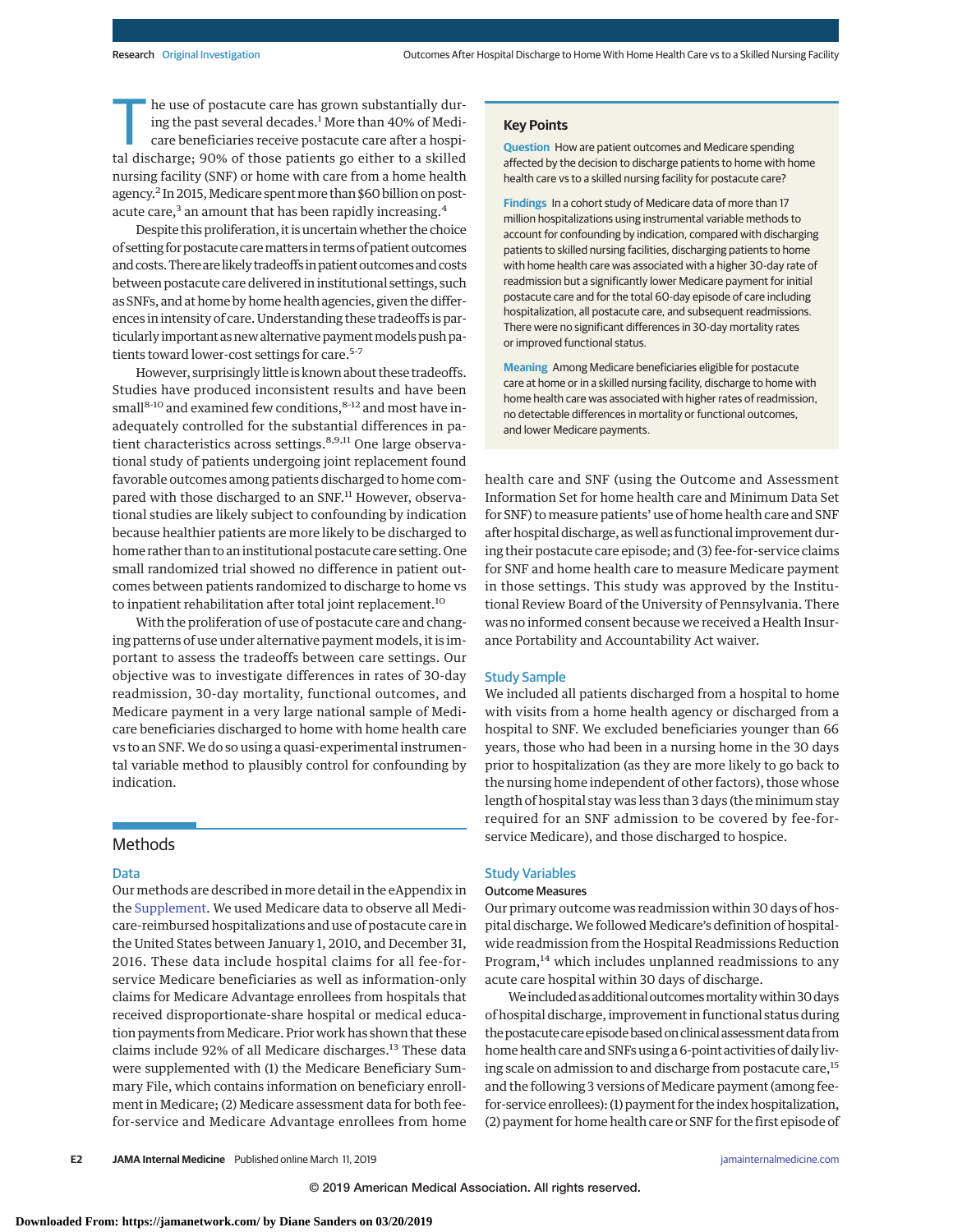use of postacute care after hospital discharge, and (3) total payment in the first 60 days after hospital admission, including payment for hospitalization, use of postacute care, and any readmission or subsequent use of postacute care within 60 days from admission for the index hospitalization.

## Covariates

We included patient-level covariates in all regressions, including age, sex, race/ethnicity, and 31 indicators of comorbidities based on Centers for Medicare & Medicaid Services Hospital Readmission Reduction Program specifications.16We also adjusted for the diagnosis related group (DRG) of each discharge, year fixed effects, and hospital fixed effects. For regressions of 30-day readmission we accounted for censoring by patient death by adjusting for the number of days each person is alive in that 30-day period. For regressions of functional status, we adjusted for the level of functional status on admission to postacute care and the number of days in the episode of postacute care.

## Instrumental Variable

In instrumental variables analyses, the instrument approximates random assignment of patients to treatment groups, in our case to home health care vs SNF.We used differential distance as our instrument, a commonly used approach. Distances were calculated using linear arc distances, which measures the number of miles between the centroids of 2 zip codes. We calculate differential distance as the difference between the distance from a patient's zip code of residence to the nearest home health agency and the distance from a patient's zip code of residence to the near-est SNF (see eTable 1 in the [Supplement](https://jama.jamanetwork.com/article.aspx?doi=10.1001/jamainternmed.2018.7998&utm_campaign=articlePDF%26utm_medium=articlePDFlink%26utm_source=articlePDF%26utm_content=jamainternmed.2018.7998) for a summary of differential distance). We used differential distance to create a dichotomous measure that equals 1 if the beneficiary lives closer to a home health agency than an SNF and zero if the beneficiary lives equidistant between a home health agency and SNF or closer to an SNF than to a home health agency (eTable 2 in the [Supplement\)](https://jama.jamanetwork.com/article.aspx?doi=10.1001/jamainternmed.2018.7998&utm_campaign=articlePDF%26utm_medium=articlePDFlink%26utm_source=articlePDF%26utm_content=jamainternmed.2018.7998).We dichotomized differential distance because the relationship between choice of home health care vs SNF and distance is not linear and the dichotomous version was more likely to meet the monotonicity assumption of the instrumental variable model.<sup>17</sup>

We first tested whether the instrument was correlated with the treatment of interest, in this case treatment by a home health agency (rather than an SNF). We found that living closer to a home health agency was associated with discharge to a home health agency (*F* = 263.4; eTable 3 in the [Supplement\)](https://jama.jamanetwork.com/article.aspx?doi=10.1001/jamainternmed.2018.7998&utm_campaign=articlePDF%26utm_medium=articlePDFlink%26utm_source=articlePDF%26utm_content=jamainternmed.2018.7998). *F* statistics greater than 10 are generally considered strong.<sup>18</sup> The probability of receiving care from a home health agency is 3.6 percentage points higher among patients who live closer to a home health agency than to an SNF.

Although we cannot directly assess the association between the instrument and unmeasured confounders, we next examined the association between the instrument and measured confounders. We found that most patient covariates were balanced across values of the instrument (eTable 4 in the [Supplement\)](https://jama.jamanetwork.com/article.aspx?doi=10.1001/jamainternmed.2018.7998&utm_campaign=articlePDF%26utm_medium=articlePDFlink%26utm_source=articlePDF%26utm_content=jamainternmed.2018.7998). We accounted for residual imbalances by adjusting for them in the instrumental variable model, as the instrumental variable is valid if it is uncorrelated with unobserved confounders, conditional on observable confounders.

We conducted a falsification test of our instrument, examining its association with treatment choice among Medicare beneficiaries who were hospitalized far from home (ie, "vacationers").19,20As expected, in this subsample the first stage was weak and the association between the instrument and the treatment choice was close to zero.

## Statistical Analysis

We first tested for differences in patient outcomes between discharge to home health care vs to SNF using ordinary leastsquares regression, adjusting for the covariates described above. Then, in the instrumental variable analysis, 2-stage least-squares regressions were performed in which the first stage predicted the likelihood of discharge to home with home health after hospital discharge based on the value of the instrument and the second stage estimated the association between predicted admission to home health from the first stage and the outcomes of interest. Both stages adjusted for covariates as described above and adjusted the standard errors for clustering within hospital. All *P* values were from 2-sided tests and results were deemed statistically significant at *P* < .05.

#### Additional Analyses

To test the robustness of the estimated difference in rates of readmission between home health care and SNF, we reestimated the 2-stage least squares regressions in the following subgroups of readmissions. First, we categorized readmissions as those that were for nondiscretionary diagnoses and those that were for potentially discretionary diagnoses.<sup>21</sup> Conceptually, we define potentially discretionary hospitalizations as those resulting from conditions with greater uncertainty regarding the optimal treatment and thus greater variation in the use of hospital admission, whereas nondiscretionary hospitalizations are those resulting from conditions or events for which a hospital admission is almost always advised, as no other setting would typically have the required resources to address the patient's acute needs.We expected any difference in rates of readmission between those discharged to home health care and those discharged to SNF to be concentrated in the discretionary readmissions.

Then, we tested the robustness of the results in the following subgroups: (1) among patients with the 20 most common DRGs being discharged to postacute care, grouping DRGs into those for medical conditions vs surgical or rehabilitation (a full list of these DRGs is available in eTable 5 in the [Supple](https://jama.jamanetwork.com/article.aspx?doi=10.1001/jamainternmed.2018.7998&utm_campaign=articlePDF%26utm_medium=articlePDFlink%26utm_source=articlePDF%26utm_content=jamainternmed.2018.7998)[ment\)](https://jama.jamanetwork.com/article.aspx?doi=10.1001/jamainternmed.2018.7998&utm_campaign=articlePDF%26utm_medium=articlePDFlink%26utm_source=articlePDF%26utm_content=jamainternmed.2018.7998); (2) fee-for-service enrollees; (3) Medicare Advantage enrollees; (4) patients in urban areas; and (5) patients in hospitals that were not vertically integrated with an SNF or a home health agency. In addition, because the outcome of readmission is censored at death, we reestimated our main models using a combined outcome of readmission or death within 30 days.

Finally, because the results from instrumental variable analyses apply only to the marginal patient—that is, those discharged to home with home health care solely because of their closer proximity to a home health agency than to an SNF—we describe the characteristics of these marginal patients using the method described by Baiocchi et al.<sup>22</sup>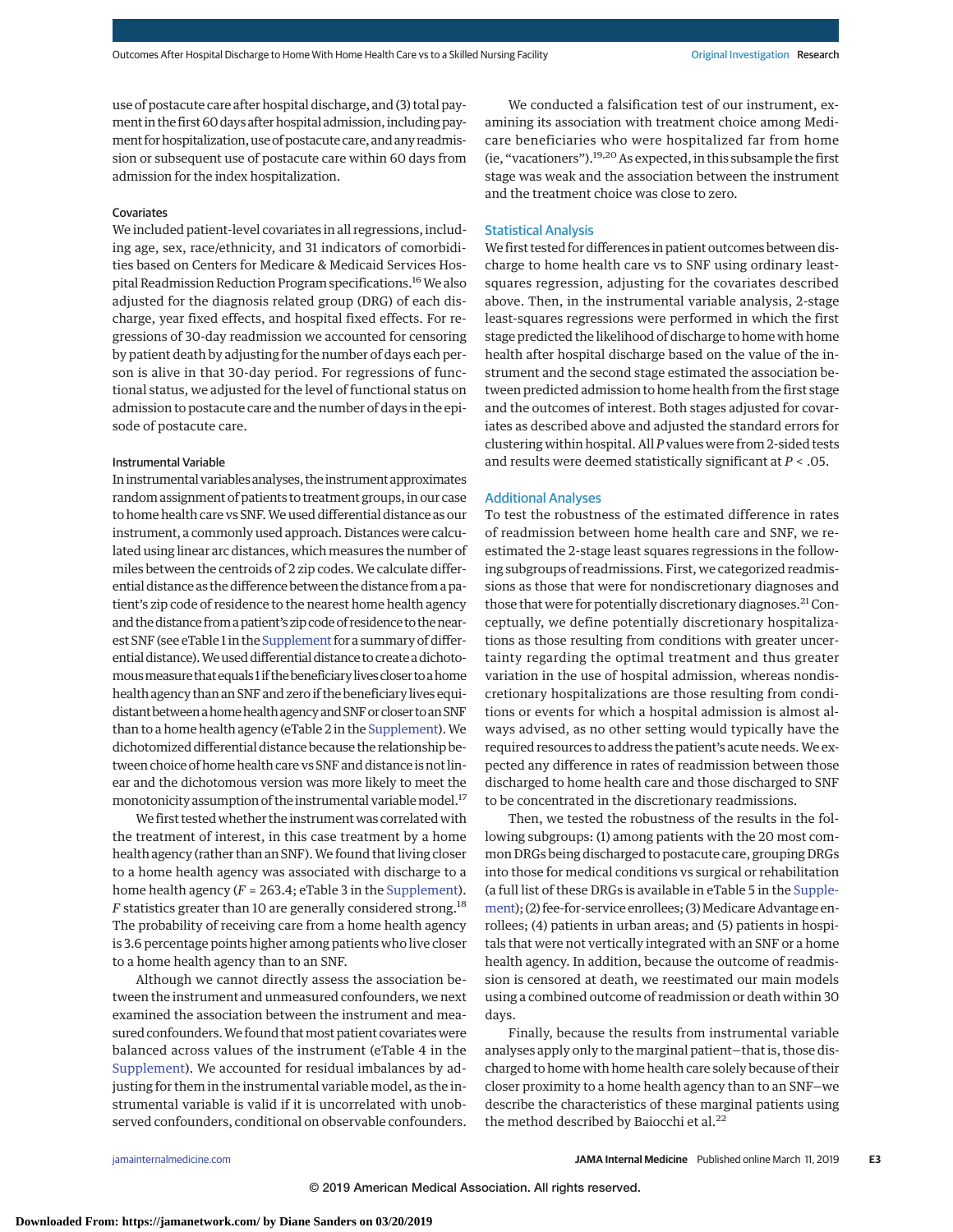in Study Cohort

|                                             | Patients, No. (%)                          |                                |  |
|---------------------------------------------|--------------------------------------------|--------------------------------|--|
| Characteristic                              | <b>Home Health Care</b><br>$(n = 6687339)$ | <b>SNF</b><br>$(n = 10548515)$ |  |
| Age, mean (SD), y                           | 78.7 (7.7)                                 | 81.5(7.9)                      |  |
| Female sex                                  | 3 918 245 (58.6)                           | 6 809 443 (64.6)               |  |
| Race/ethnicity                              |                                            |                                |  |
| White                                       | 5 706 387 (85.3)                           | 9 163 361 (86.9)               |  |
| Black                                       | 657 929 (9.8)                              | 959 701 (9.1)                  |  |
| Hispanic                                    | 128 577 (1.9)                              | 159 732 (1.5)                  |  |
| Dually enrolled in Medicare<br>and Medicaid | 863 159 (12.9)                             | 2 179 823 (20.7)               |  |
| Enrolled in Medicare Advantage              | 1633387 (24.4)                             | 2602358 (24.7)                 |  |
| No. of comorbidities, mean (SD)             | 3.2(2.7)                                   | 3.3(2.8)                       |  |
| 5 Most common DRGs                          |                                            |                                |  |
| Total knee or hip replacement               | 856 617 (12.8)                             | 1 178 668 (11.2)               |  |
| Sepsis                                      | 313 046 (4.7)                              | 667 208 (6.3)                  |  |
| Congestive heart failure                    | 456418 (6.8)                               | 460 914 (4.4)                  |  |
| Pneumonia                                   | 293 392 (4.4)                              | 406 087 (3.8)                  |  |
| Urinary tract infection                     | 170 681 (2.6)                              | 434723 (4.1)                   |  |

Table 1. Characteristics of Patients Discharged From the Hospital

Abbreviations: DRG, diagnosis related group; SNF, skilled nursing facility.

## **Results**

From 2010 to 2016, there were 17 235 854 discharges among Medicare beneficiaries in our cohort: 6 687 339 to home health (38.8%) and 10 548 515 to an SNF (61.2%). Compared with patients discharged to an SNF, those discharged to home health care were younger (mean [SD] age, 78.7 [7.7] vs 81.5 [7.9] years) less likely tobe female (58.6%vs64.6%), and less likely tobedually enrolled in Medicare and Medicaid (12.9% vs 20.7%) (Table 1). Patients discharged to home health care and SNFs had a similar mean (SD) total number of comorbidities (3.2 [2.7] vs 3.3 [2.8]) (Table 1) and a lower prevalence of most measured comorbidities (eTable 6 in the Supplement). Discharges to home health care vs SNFs did vary by DRG, with discharge to home health care more common than discharge to an SNF after hospitalizations for total knee or hip replacement (12.8% vs 11.2%), congestive heart failure (6.8% vs 4.4%), and pneumonia (4.4% vs 3.8%), but less common after hospitalizations for sepsis (4.7% vs 6.3%) and urinary tract infection (2.6% vs 4.1%).

Unadjusted patient outcomes were significantly better among patients discharged to home health care: 15.8% were readmitted to the hospital within 30 days, vs 17.8% of those discharged to an SNF; 2.3% died within 30 days, compared with 6.9% of those discharged to an SNF; and 80.2% had an improvement in activities of daily living, vs 29.3% of those discharged to an SNF (Table 2). Medicare payments were also significantly lower among patients discharged to home health care than those discharged to an SNF. Inmultivariable regression, these differences persisted, although the magnitude of the difference in patient outcomes generally decreased (Table 3). After covariate adjustment, patients discharged to home health care had lower rates of readmissionby 1.6percentagepoints (95%CI, 1.6-1.7;*P* < .001), lower rates of mortality by 4.0 percentage points (95% CI,

3.9-4.0;*P* < .001), andhigher rates of improvement in functional status by 57.1 percentage points (95% CI, 56.5-57.5; *P* < .001). Patients discharged to home health care also had lower Medicare payments for hospitalization (−\$698; 95% CI, –\$740 to –\$655; *P* < .001), postacute care (−\$8145; 95% CI, -\$8244 to -\$8045; *P* < .001), and total payment within 60 days after admission (−\$9195; 95% CI, –\$9309 to –\$9081; *P* < .001).

In instrumental variables regression, thesedifferences in patient outcomes disappeared and, in the case of readmissions, changed direction to favor discharge to an SNF (Table 3). Patients discharged to home health care had a higher rate of readmission by 5.6 percentage points (95% CI, 0.8-10.3;*P* = .02). There were no statistically significantdifferences inmortality rates (−2.0percentage points;  $95\%$  CI, 0.8-10.3;  $P = .12$ ) or improved functional status (−1.9percentagepoints;95%CI,–12.0 to8.2;*P* = .71) among patients discharged to home health care. Among fee-for-service discharges, Medicare payment for hospitalization was not statistically different for patients discharged to home with home health care compared with those discharged to an SNF (−\$1766; 95% CI, -\$3621 to \$89; P = .06), but Medicare payment for postacute care was statistically significantly lower (−\$5384; 95% CI, –\$6932 to –\$3837;*P* < .001). TotalMedicare payment within the first 60 days after admission was also lower for discharges to home health care compared with those discharged to an SNF, but the magnitude decreased compared with that seen in multivariable regression (−\$4514; 95% CI, –\$6932 to –\$3837; *P* < .001).

The association of discharge to home health care with readmission to the hospital was further investigated in sensitivity analyses using instrumental variable analyses (Table 4). There was no difference in readmission associated with discharge to home health care vs discharge to an SNF for nondiscretionary readmissions (−0.8 percentage points; *P* = .49), but discharge to home health care was associated with a higher rate of readmission for discretionary readmissions compared with discharge to an SNF (6.3 percentage points; *P* = .005). There was a higher rate of readmission for patients discharged to home health care compared with those discharged to an SNF for both medical and surgical or rehabilitation DRGs, but neither reached statistical significance. The results held for fee-for-service enrollees (5.7 percentage points;  $P = .02$ ), did not achieve significance for Medicare Advantage enrollees (5.3 percentage points;*P* = .48), but held in urban areas (6.8 percentage points;  $P = .005$ ) and in hospitals that were not vertically integrated with an SNF or home health agency (7.3) percentage points;  $P = .008$ ). Results for other outcomes are displayed in eTable 7 and eTable 8 in the [Supplement.](https://jama.jamanetwork.com/article.aspx?doi=10.1001/jamainternmed.2018.7998&utm_campaign=articlePDF%26utm_medium=articlePDFlink%26utm_source=articlePDF%26utm_content=jamainternmed.2018.7998)

When using a combined end point of readmission or death, the results from instrumental variable analysis were similar to the main outcome (eTable 9 in the [Supplement\)](https://jama.jamanetwork.com/article.aspx?doi=10.1001/jamainternmed.2018.7998&utm_campaign=articlePDF%26utm_medium=articlePDFlink%26utm_source=articlePDF%26utm_content=jamainternmed.2018.7998). These results were strongest in the fee-for-service population, consistent with the main result examining the association of discharge to home health care with readmission alone.

Finally, we compared the characteristics of patients to whom the results apply (ie, the marginal patient) with those of the full sample (Table 5). We found that the marginal patient was less likely than the average patient in the full sample to be older than 80 years (47.2% vs 54.2%), less likely to be white (78.3% vs 86.3%), more likely to be dually enrolled in Medicare and Medicaid (22.2% vs 17.7%), and less likely to be enrolled in Medicare Advantage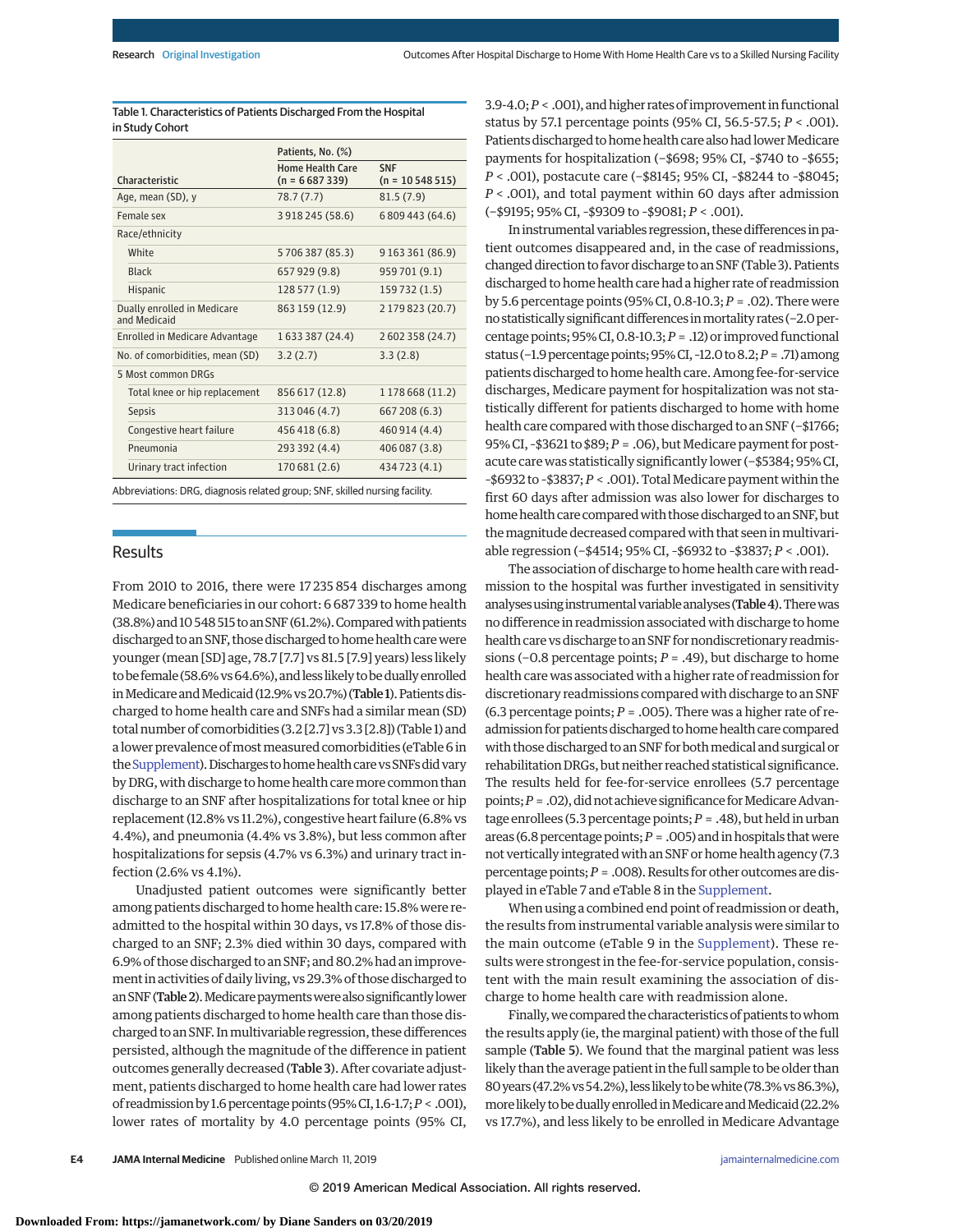## Table 2. Unadjusted Patient Outcomes and Medicare Payments Among Patients Discharged to Home Health Care and to SNFs

| Outcome                                                                                   | Discharge to<br><b>Home Health Care</b> | Discharge to SNFs | Difference Between<br>Discharge to Home<br><b>Health Care (vs SNF)</b> |
|-------------------------------------------------------------------------------------------|-----------------------------------------|-------------------|------------------------------------------------------------------------|
| Patient outcomes (all discharges $[N = 17235854]$ ), %                                    |                                         |                   |                                                                        |
| Readmission within 30 d                                                                   | 15.8                                    | 17.8              | $-20$                                                                  |
| Death within 30 d                                                                         | 2.3                                     | 6.9               | $-4.6$                                                                 |
| Improvement in activities of daily living <sup>a</sup>                                    | 80.2                                    | 29.3              | 50.9                                                                   |
| Medicare payment (fee-for-service Medicare discharges<br>$[n = 13000109]$ , mean (SD), \$ |                                         |                   |                                                                        |
| Medicare payment to hospital                                                              | 11 240 (11 231)                         | 11 549 (12 195)   | $-309$                                                                 |
| Medicare payment to HHA or SNF                                                            | 2459 (1520)                             | 11073 (9414)      | $-8614$                                                                |
| Total Medicare payment in first 60 d after hospital<br>admission                          | 17 088 (14 525)                         | 26 101 (16 426)   | $-9013$                                                                |

Abbreviations: HHA, home health agency; SNF, skilled nursing facility. <sup>a</sup> A total of 10 315 669 discharges for the outcome of improvement in activities of daily living because of missing assessments at discharge from postacute care for some patients.

#### Table 3. Differences in Outcome for Discharge to Home Health vs Skilled Nursing Facility

|                                                                                                                                                           | <b>Multivariable Regression</b> |         | Instrumental Variable Regression                                           |         |
|-----------------------------------------------------------------------------------------------------------------------------------------------------------|---------------------------------|---------|----------------------------------------------------------------------------|---------|
| <b>Outcome</b>                                                                                                                                            | Difference (95% CI)             | P Value | Difference (95% CI)                                                        | P Value |
| Patient outcomes (all discharges [N = 17 235 854]), percentage points                                                                                     |                                 |         |                                                                            |         |
| Readmission within 30 d                                                                                                                                   | $-1.6$ ( $-1.7$ to $-1.6$ )     | < .001  | $5.6(0.8 \text{ to } 10.3)$                                                | .02     |
| Death within 30 d                                                                                                                                         | $-4.0$ ( $-4.0$ to $-3.9$ )     | < .001  | $-2.0$ ( $-4.5$ to 0.5)                                                    | .12     |
| Improvement in activities of daily living <sup>a</sup>                                                                                                    | 57.1 (56.6 to 57.5)             | < .001  | $-1.9$ ( $-12.0$ to 8.2)                                                   | .71     |
| Medicare payment (fee-for-service Medicare discharges $[n = 13000109]$ ), \$                                                                              |                                 |         |                                                                            |         |
| Medicare payment to hospital                                                                                                                              | $-698$ ( $-740$ to $-655$ )     | < .001  | $-1766$ ( $-3621$ to 89)                                                   | .06     |
| Medicare payment to HHA or SNF                                                                                                                            | $-8145$ ( $-8244$ to $-8045$ )  | < .001  | $-5384 (-6932 to -3837)$                                                   | < 0.001 |
| Total Medicare payment in first 60 d after hospital admission                                                                                             | $-9195$ ( $-9309$ to $-9081$ )  | < .001  | $-4514$ ( $-7150$ to $-1879$ )                                             | < 0.001 |
| Abbreviations: HHA, home health agency; SNF, skilled nursing facility.<br>a A total of 10 315 669 discharges for the outcome of improvement in activities | care for some patients.         |         | of daily living because of missing assessments at discharge from postacute |         |

#### Table 4. Percentage Point Difference in Readmission Rates for Patients Discharged to Home Health vs Skilled Nursing Facility

| Outcome                                                                   | Difference (95% CI)         | P Value |
|---------------------------------------------------------------------------|-----------------------------|---------|
| Nondiscretionary readmissions ( $n = 17235854$ )                          | $-0.8$ ( $-3.0$ to 1.4)     | .49     |
| Discretionary readmissions ( $n = 17235854$ )                             | 6.3 (1.9 to 10.8)           | .005    |
| Admission for medical DRGs ( $n = 4644667$ )                              | $6.5$ ( $-1.1$ to $14.1$ )  | .10     |
| Admission for surgical or rehabilitation DRGs ( $n = 2710607$ )           | 14.5 (-8.8 to 37.7)         | .22     |
| Fee-for-service enrollees ( $n = 13000109$ )                              | $5.7(1.1 \text{ to } 10.4)$ | .02     |
| Medicare Advantage enrollees (n = 4235745)                                | 5.3 (-9.2 to 19.7)          | .48     |
| Urban location ( $n = 13959495$ )                                         | 6.8(2.0 to 11.6)            | .005    |
| Hospitals without vertically integrated postacute care ( $n = 10700167$ ) | 7.3 (1.9 to 12.7)           | .008    |

(21.8% vs 24.6%) or to have 6 or more comorbidities (16.6% vs 20.6%). When comparing the reason for hospitalization, we find that the marginal patients are similar to the full sample with respect to their DRGs.

## **Discussion**

Among hospitalized patients discharged either to home with home health care or to an SNF, discharge to home was associated with a 5.6-percentage point higher rate of readmission at 30 days, concentrated among discretionary hospitalizations. There were no significant differences in 30-day mortality or functional outcomes. Medicare payments were significantly lower among patients discharged to home.

Abbreviation: DRG, diagnosis related group.

Prior observational studies have found better outcomes among patients discharged to home health care, but most have not accounted for confounding by indication and unobserved differences between the  $2$  groups $^{11}$  and, in the 1 study that uses similar methods, examined a much earlier time period.<sup>12</sup> One prior trial randomized 234 patients to home health care vs inpatient rehabilitation after total joint replacement and found that postoperative complications and functional improvement were similar across the groups, with higher costs associated with inpatient rehabilitation compared with home-based rehabilitation.<sup>10</sup>To our knowledge, our study provides the first large-scale and recent estimates of the differences in patient outcomes and Medicare payment between patients discharged to home with home health care compared with those discharged to an SNF and that addresses confounding by indication. Our study also provides the first es-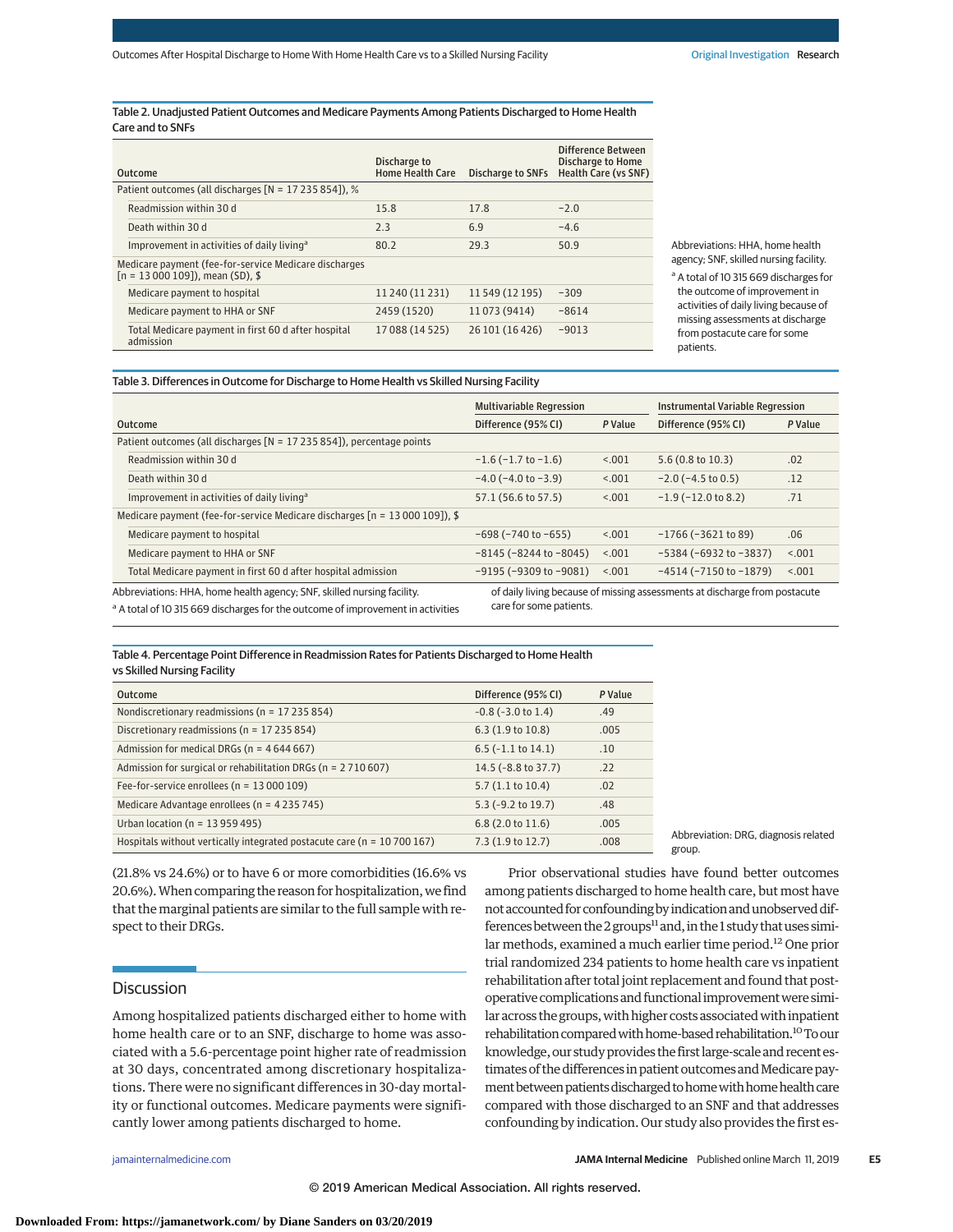## Table 5. Characteristics of Marginal Patients Compared With Patients in the Full Study Cohort<sup>a</sup>

| <b>Characteristic</b>                                                                       | <b>Marginal</b><br>Patients, % | Full<br>Sample, % |
|---------------------------------------------------------------------------------------------|--------------------------------|-------------------|
| Aged $\geq 80$ v                                                                            | 47.2                           | 54.2              |
| Female sex                                                                                  | 61.5                           | 62.2              |
| Race/ethnicity                                                                              |                                |                   |
| White                                                                                       | 78.3                           | 86.3              |
| <b>Black</b>                                                                                | 8.6                            | 94                |
| Hispanic                                                                                    | 1.3                            | 1.7               |
| Dually enrolled in Medicare and Medicaid                                                    | 22.2                           | 17.7              |
| Enrolled in Medicare Advantage                                                              | 21.8                           | 24.6              |
| High risk (having ≥6 comorbidities)                                                         | 16.6                           | 20.6              |
| 20 Most common DRG codes                                                                    |                                |                   |
| 65: Intracranial hemorrhage or cerebral<br>infarction with CC or tPA in 24 h                | 1.6                            | 1.5               |
| 190: Chronic obstructive pulmonary disease<br>with MCC                                      | 1.3                            | 1.4               |
| 191: Chronic obstructive pulmonary disease<br>with CC                                       | 1.0                            | 1.0               |
| 193: Simple pneumonia and pleurisy with MCC                                                 | 1.6                            | 1.5               |
| 194: Simple pneumonia and pleurisy with CC                                                  | 2.1                            | 1.8               |
| 291: Heart failure and shock with MCC                                                       | 2.3                            | 2.3               |
| 292: Heart failure and shock with CC                                                        | 2.5                            | 2.3               |
| 312: Syncope and collapse                                                                   | 1.1                            | 1.1               |
| 470: Major joint replacement or reattachment<br>of lower extremity without MCC              | 12.2                           | 11.2              |
| 481: Hip and femur procedures except major joint<br>with CC                                 | 2.1                            | 2.0               |
| 392: Esophagitis, gastroenterological, and<br>miscellaneous digestive disorders without MCC | 12                             | 11                |
| 552: Medical back problems without MCC                                                      | 1.2                            | 1.1               |
| 603: Cellulitis without MCC                                                                 | 1.5                            | 1.3               |
| 641: Miscellaneous disorders of nutrition.<br>metabolism, fluids/electrolytes without MCC   | 1.4                            | 1.3               |
| 682: Renal failure with MCC                                                                 | 1.1                            | 1.2               |
| 683: Renal failure with CC                                                                  | 1.5                            | 1.6               |
| 689: Kidney and urinary tract infections with MCC                                           | 0.9                            | 1.2               |
| 690: Kidney and urinary tract infections<br>without MCC                                     | 2.5                            | 2.4               |
| 871: Septicemia or severe sepsis<br>without MV≥96 h with MCC                                | 3.7                            | 4.1               |
| 872: Septicemia or severe sepsis<br>without MV≥96 h without MCC                             | 1.7                            | 1.4               |

Abbreviations: CC, complication or comorbidity; DRG, diagnosis related group; MCC, major complication or comorbidity; MV, mechanical ventilation; tPA, tissue plasminogen activator.

<sup>a</sup> Marginal patients are those who could use either home health care or a skilled nursing facility but whose choice is determined by whether they live closer to a home health agency or not. The instrumental variables estimate is derived from these patients.

timate in this context that includes both Medicare fee-for-service and Medicare Advantage patients.

When interpreting these results, it is important to understand the population to whom they apply. In contrast to results from standard multivariable regression analyses in which the estimated effect for discharge to home represents the adjusted treatment effect for the average patient, the results of instrumental variable analyses apply to the so-called marginal patients.<sup>23</sup> The marginal patients in this study are those discharged to home with home health care solely because of their closer proximity to a home health agency than to an SNF, conditional on health characteristics. In this context, these marginal patients may be interpreted as those whose need for home health vs SNF is borderline and either setting would be reasonable. Not surprisingly, these patients are younger and healthier on average. Perhaps more surprisingly, our treatment group includes patients with many reasons for hospitalization, increasing the generalizability and importance of these results.

There are several reasons why discharge to an SNF may prevent readmissions in thesemarginal patients. First, in providing institutional care, SNFs are able to provide 24-hour monitoring of patients, which may be effective at recognizing complications early and preventing unnecessary readmissions. Skilled nursing facilities are also able to provide a higher level of treatment intensity compared with home health care visits and can thus effectively treat patients who might require hospitalization if they were at home. Our finding that the lower readmission rates from SNFs are concentrated among readmissions that are potentially discretionary supports this hypothesis.

The reduction in readmissions comes at a cost for Medicare, as institutional postacute care is associated with higher Medicare payments than is providing postacute care at home. Even after accounting for the lower costs from fewer readmissions from SNFs, the total amount paid by Medicare for hospitalizations and postacute care during the 60-day posthospital period is lower for patients discharged to home compared with those discharged to an SNF.

These results have important implications. Since the Patient Protection and Affordable Care Act passed in 2010, Medicare has implemented payment reforms designed to reduce rates of readmission, such as the Hospital Readmission Reduction Program, and evidence suggests that rates of readmission have declined.<sup>24</sup> These incentives may push hospitals to favor the use of highacuity settings such as SNFs, and our results suggest that this strategymay be effective at reducing readmissions. At the same time, alternative payment models such as accountable care organizations and bundled payments hold providers accountable for costs of care across settings and clinicians, an incentive thatmay push patients toward lower-cost care. Recent studies have found that the use of accountable care organizations and bundled payments are associated with lower rates of institutional postacute care, such as SNFs.<sup>5-7</sup> As payment incentives are refined to optimize provider response, balancing incentives to reduce costswith incentives to improve patient outcomes will be important.

## Limitations

Our study has several limitations. First, while our instrumental variable approach provides a higher level of evidence than most prior studies of how outcomes differ between home and SNF settings, this approach may not fully address unobserved confounding. Second, as noted, these results apply only to the marginal patient; however, the marginal patient is the one most likely to be affected by current policies that may encourage substitution among settings. Although our instrument is strongly predictive of treatment choice, the effect size is small, suggesting that the number of marginal patients our estimates apply to is also small. However, as we show, marginal patients look very similar to the average patient. Third, our results also apply only to Medicare beneficiaries. Al